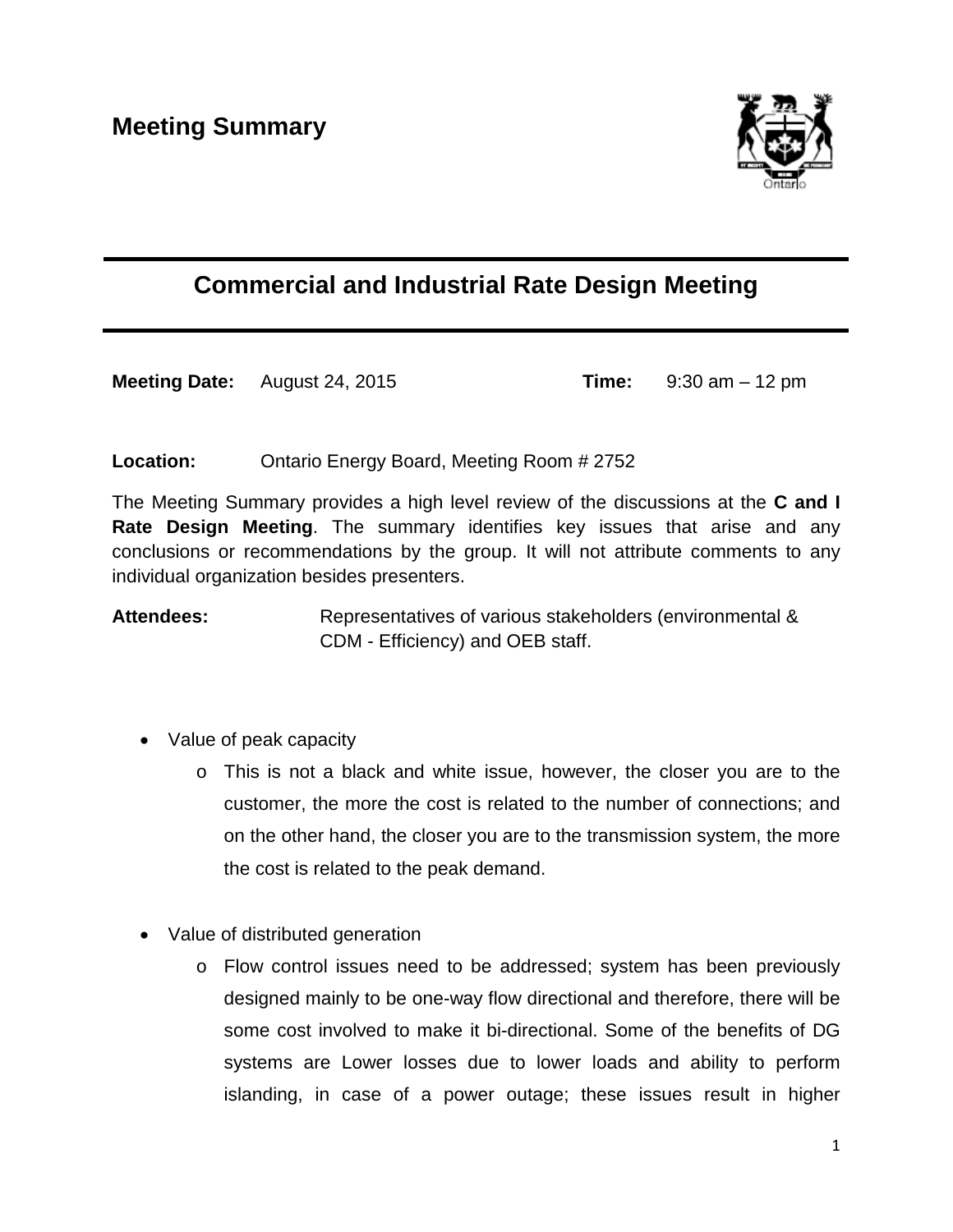reliability and therefore higher fixed charges. Locational pricing can be a possibility due to existence of old assets (e.g. transformer stations) and the opportunity in upgrading them.

- Car lease example paying monthly payments regardless of whether you drive it or not; premium cost applies if you drive more than the millage limit.
- Re-designing/upgrading approach for a short term would be different from a long term strategy.
- Distributors differ when it comes to future needs: Some are expanding services and needs to forecast for future needs. Others are dealing with aging assets in city cores and are trying to find a way to reduce the infrastructure based on the future forecasts. Other distributors are somewhat stuck in between; no reduction or expansion in their service territory.
- Different rate designs for different rate classes
	- o Simplicity is good but does not capture some elements that may be of significance. Comparing one customer living in a downtown condominium unit with another one in a remote area is not an accurate comparison. One possibility is a simple rate design for GS<50 kW and something a bit more complex for GS>50 kW. For large customers it should be quite detailed and that makes it more complex.
		- Large customers pay based on demand (kW); avoiding their peak demand to be on the coincidental peak, i.e. systems peak and large customers' peak occurring at the same time.
- Real-time pricing my be more acceptable/appropriate for businesses?
	- o One possibility for smaller customers/businesses is a peak demand kWh package. E.g. "phone plan approach". For instance they can purchase a 400 kWh for the peak time and pay a premium if they surpass that limit.